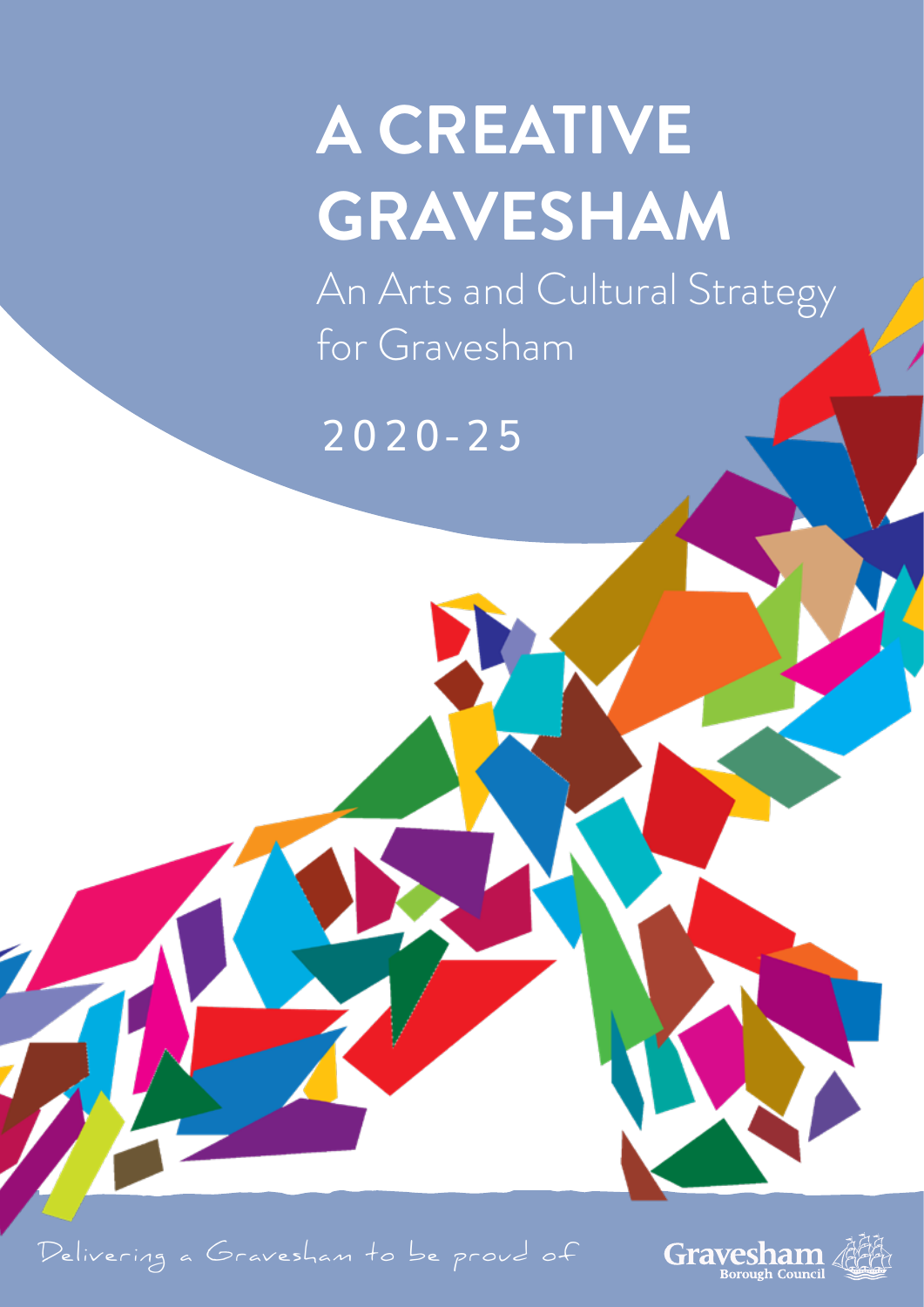## FOREWORD TO THE GRAVESHAM ARTS AND CULTURAL STRATEGY

The role of the arts and culture in building strong, cohesive communities has long been recognised.

Cultural activity brings together communities, promotes social cohesion, and encourages greater civic participation fostering a spirit of cooperation and support. We have a diverse community in Gravesham across many different cultures, socio economic backgrounds, ages and philosophical outlooks. In a Borough with such diverse communities, the arts and culture have a vital role to play in drawing us together.

Gravesham Borough Council recognises the importance of arts and culture in creating a Borough that people are proud to call home and has a long-standing commitment to supporting the sector and this Administration made a commitment to the people of Gravesham to support and develop our arts and culture and showcase the very best of Gravesham's creative and cultural talent.

The COVID-19 pandemic and the subsequent lockdown hit the arts and culture community particularly hard nationwide and has left question marks over the future of theatres, galleries, arts projects and community groups as they struggle to recover from the financial impact.

Gravesham is home to many artists and arts organisations and Gravesham Borough Council recognises the value they bring to our Borough and is committed to supporting this sector at this time and working with them to bring great arts and culture to Gravesham in the future.

This strategy will play an important role in helping the sector in the Borough not just to recover but to develop and thrive with some exciting new initiatives planned and reaffirms the council's unstinting support for all those individuals and organisations contributing to what has always been a vibrant and vital part of life in Gravesham.

**Councillor Shane Mochrie-Cox Cabinet Member for Community and Leisure**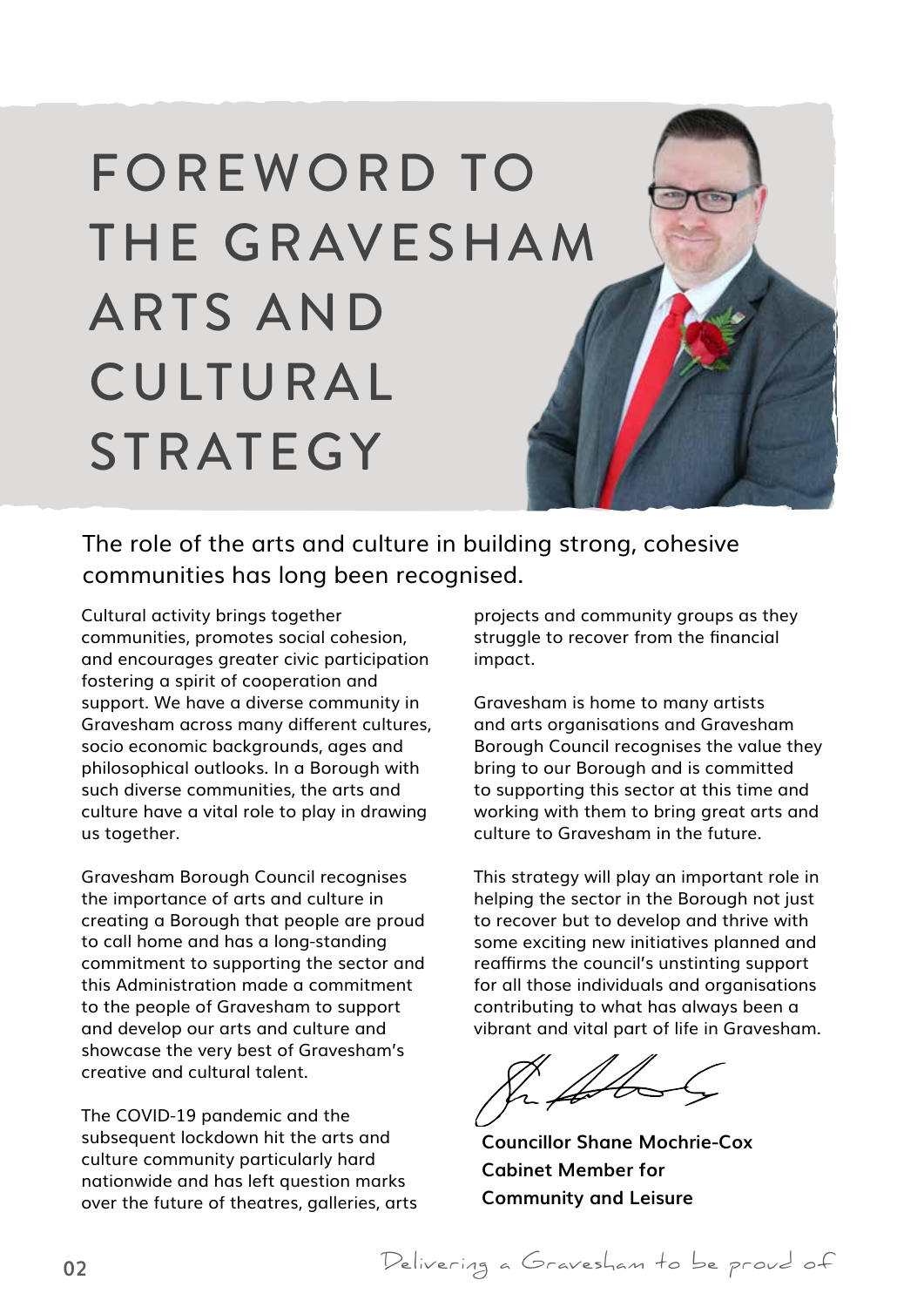## **INTRODUCTION**

Arts and Culture in Gravesham have held a central space in the borough for many years. Annually the area has a multitude of regular festivals and events attracting a large number of residents and, indeed visitors from well beyond the borough lines. These activities are as diverse as the Riverside music festival, St George's day celebrations, Eid, Diwali and Chinese New Year. Recently the Fringe Festival and Estuary festivals have begun to make their way into the firmament of Gravesham's cultural offer.

In addition to the landmark activities there are organisations developing and presenting work throughout the year. Regular events at the council's flagship venue, The Woodville, range from comedy club to pantomime, music events to award winning contemporary drama and they attract a strong audience. The cinema audiences have been amongst the first to return after the pandemic lockdown in 2020 and patrons have been enthusiastic to experience outdoor work whilst the venues have been closed. The outdoor venues represent an important part of the recovery process for the borough beyond Covid.

Cultural activity is not limited to the large venues, partner organisations such as the lightship LV21 (moored at St Andrews Quay), Northfleet Big Local, The Gr@nd Healthy Living Centre and NPO's such as Cohesion + are creating important and popular events in Gravesham throughout the year. In addition the Borough Market is also developing a strand of arts programming.

The creation of Gravesham Arts Salon (GAS) in 2016 has brought together many of the artists and creative organisations working in the borough. This is a flexible constituted network that has developed sufficiently to submit successful funding bids and is an intrinsic part of the delivery of this strategy.

Whilst it is true that the umbrella term of 'Arts and Culture' can be used to describe these activities, and many more enjoyable aspects of living in Gravesham, most of those attending are just enjoying the buzz of living in a borough that is fun and adventurous and where there is always something happening.

The prevailing intention of all of Gravesham's activities has been to work with and for the community - a community which is rich and diverse. This strategy will not swerve from that intention, rather it will take the building blocks of the last 5 years in which over 500,000 people engaged in cultural activities and develop a thriving cultural infrastructure for all residents and visitors to enjoy.

*Build on the strong legacy of community events and support creativity and cultural cohesion within the borough.* 

**Residents Comment** 

Delivering a Gravesham to be proud of **03**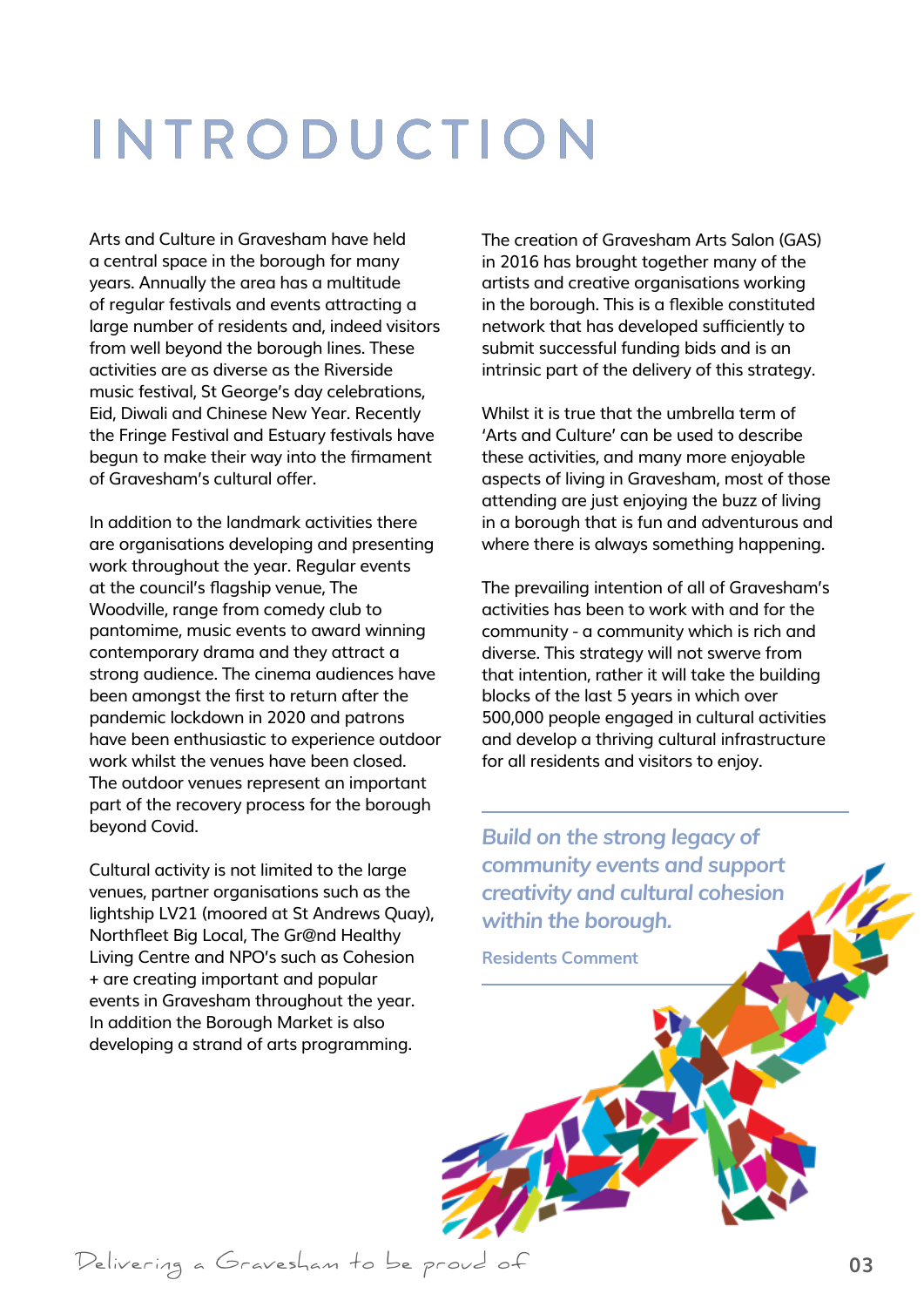It will recognise the strong foundations that have been laid and build a sustainable creative future for Gravesham firmly establishing its position as a cultural lynchpin on the North Kent coast. This aim is firmly embedded in the council's corporate plan.

This strategy is a plan for the next five years until 2025 and outlines how the aims identified can be achieved with strong leadership and aspiration and partnerships with key organisations in our borough. The strategy is ambitious but realistic and must be a living document that can adapt and grow with the times.

To ensure that this strategy remains relevant and focused it will be reviewed regularly, action plans will be drawn up annually and the reporting of results will be part of the council's annual review.

Make it in Gravesham has been developed consulting with our residents and visitors, our artists and our creative partners, our businesses and community organisations and we will continue to consult and work with them throughout the life of this strategy to keep it vibrant and relevant in the coming decade.

## OUR VISION

This strategy has been developed in consultation with residents, partners, local business and the wider cultural sector.

The vision and priorities have been identified through surveys and steering groups and are embedded within the council's corporate plan and other relevant strategies.



### OUR VISION

*'Gravesham will be the cultural and artistic hub of North Kent. Defined by a thriving artistic community and a diverse, innovative and accessible programme of events for residents and visitors to enjoy.'*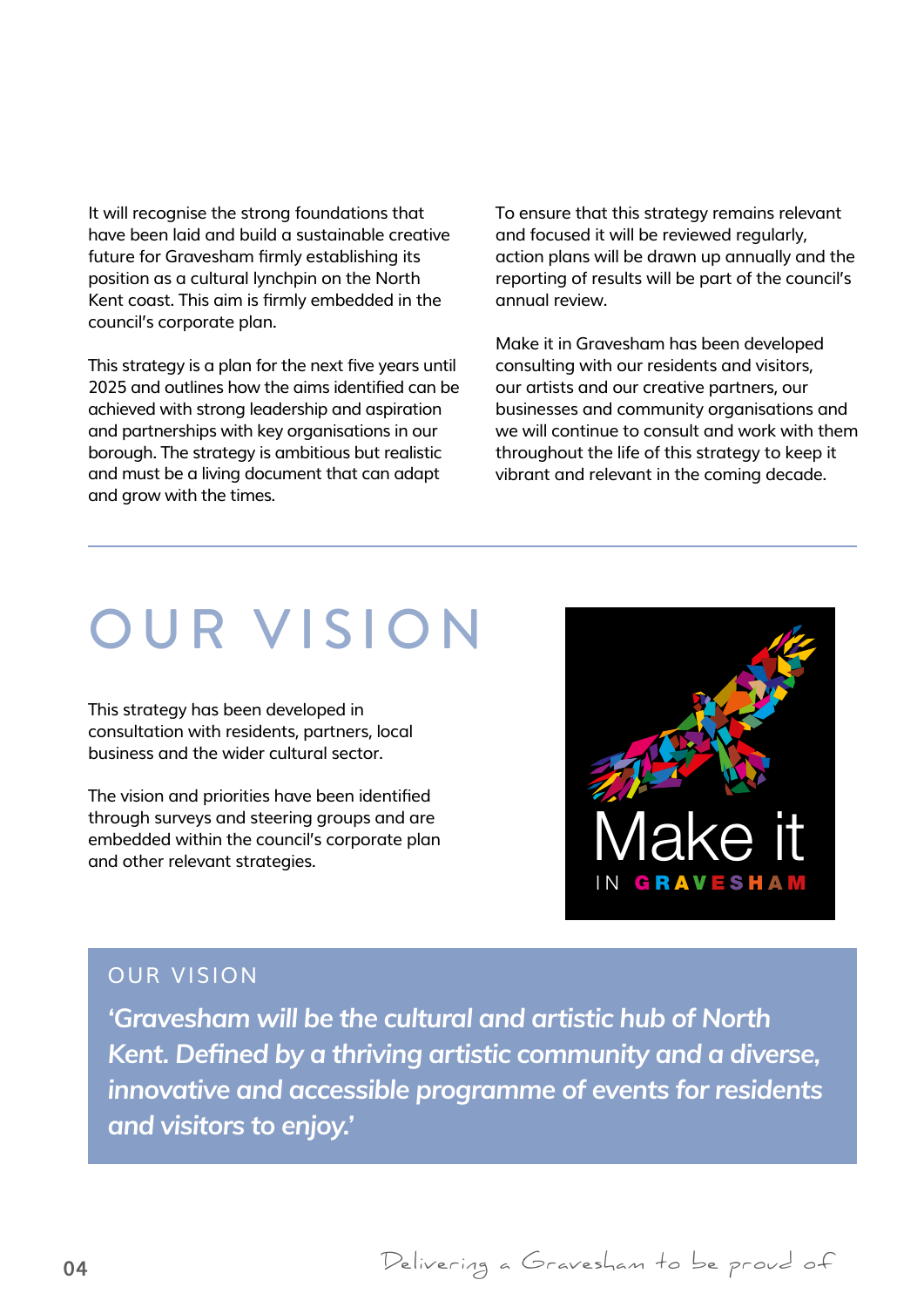## CONTEXT

To develop and deliver a strategy during a period of turmoil and upheaval is to be given the opportunity to see the world anew, to recognise our strengths and our abilities and to emerge with a flexible and visionary plan for our future. In order to ensure that we are aligned across the borough, the nation and the sector we have created the arts and culture strategy paying particular attention to the strategies that surround it and the responses of our residents and partners.

## **STRATEGIC POSITION**

### **Gravesham Borough Council Corporate Plan**

The arts and culture have been established as aims within the council's corporate plan. The vision of the overall plan is to 'deliver a Gravesham to be proud of' with 3 overarching objectives – People, Place and Progress . The Place objective identifies the council's commitments to arts and culture.

Place – Gravesham has a proud heritage and benefits from a strong, diverse local community. The plan has committed to a connected community with the following cultural assurances.

- Enhancing the borough's cultural offer.
- Promoting Gravesham's arts and heritage.

Gravesham is a borough of significant cultural heritage with a strong sense of community, something that the council commits to nurture in delivering a place where people want to live, work and enjoy. The council recognizes that it has the opportunity to bring people together, helping to consult, educate and celebrate in building a cohesive community. This identity extends to the cultural sector and the council understands the fundamental role that arts and culture will play in shaping a Gravesham for the future. These commitments are



brought together to embed a responsibility to further develop the borough's physical heritage and strong arts offer.

In addition to the direct references to enhancing the borough's arts, culture and heritage offer the council are driving forward an ambitious town centre regeneration agenda that includes the creation of new outdoor spaces as well as a performance venue including a 500 seat theatre, cinema and studio space.

The arts and culture strategy will be delivered as part of a large volume of strategic work being undertaken by the council including the heritage and tourism strategy and the Gravesham Borough Market strategy

## **Arts Council England (ACE)**

In recent years we have worked with ACE to further enhance the arts and cultural offer in our borough. We have had success with funding for one off projects such as Gravesham Riverside Fringe and we enjoy an open dialogue with the arts council. We have created the arts and culture strategy with the new Arts Council plan – Let's Create 2020 – 2030. We have recognised where we have the opportunity to work with our community and ACE to develop our arts and culture offer responding to the outcomes identified in Let's Create

- Creative People
- Cultural Communities
- A Creative and cultural country

*A town where people from outside the borough would recognise Gravesend as a town that is defined in a large part by its inclusive and vibrant creative and cultural identity.* 

**Resident comment**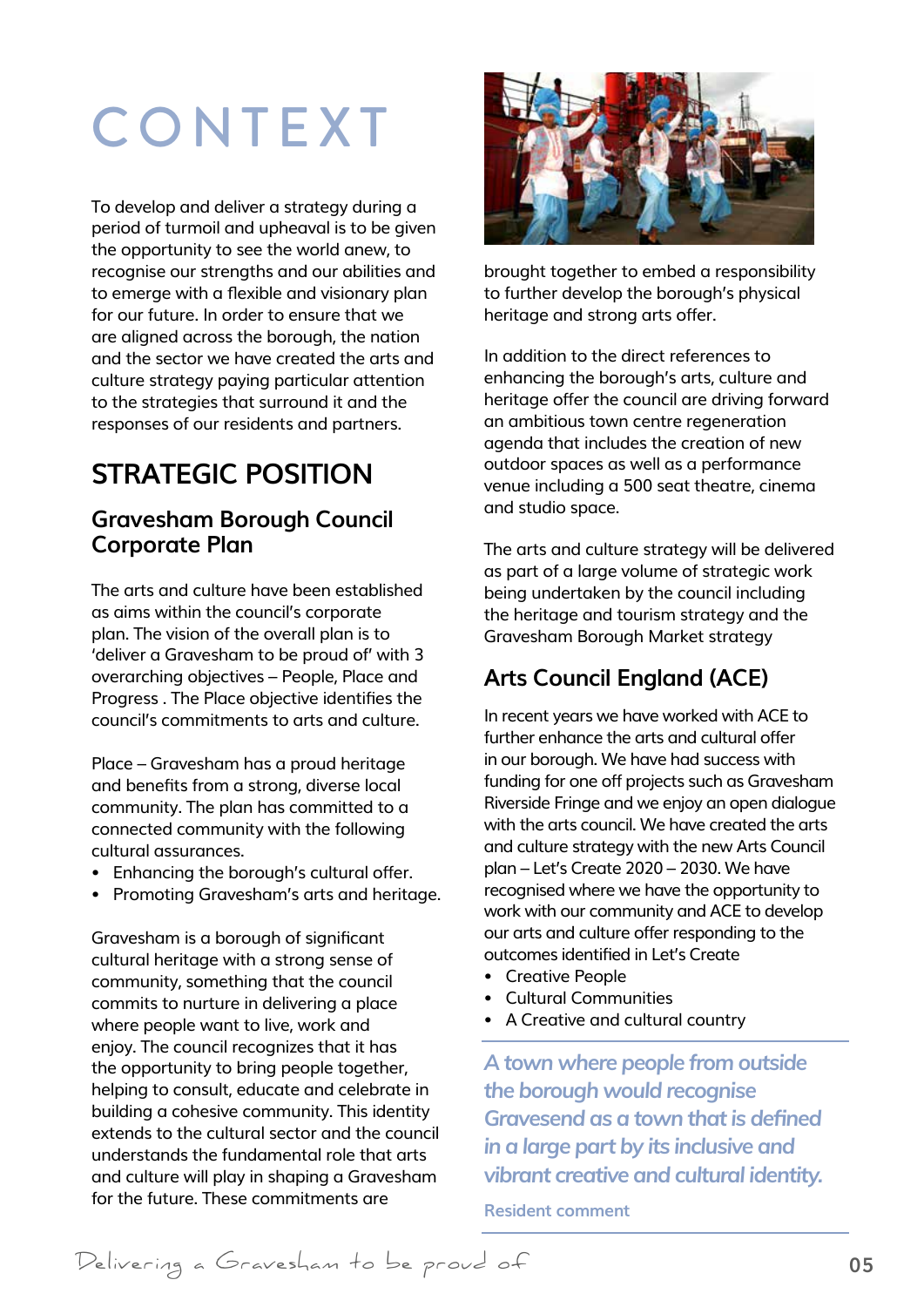### **Kent County Council**

Kent County Council published their 10 year cultural ambition for Kent in 2017 with the vision that 'by 2027 Kent will be a confident, vibrant county, where extraordinary cultural activity is available that enriches and transforms the lives of everyone'

KCC have identified three key actions to support this vision

• Create – supporting and enabling the presentation of excellent art and the growth of world class creative productivity

- Innovate developing original and creative ideas, encouraging creative leadership and supporting skills and learning
- Sustain delivering access to finance, support for businesses, smarter ways of working, and empowering entrepreneurship.

*Culture for any age promoting creativity, alternative art/music and the town itself.* 

#### **Resident comment**



### **Arts Partners and Colleagues**

Gravesham is home to many exciting artists and creatives and we have been very active in recent years in developing our relationships with our arts partners. The arts and cultural strategy has been formed in consultation with those colleagues to ensure that we can deliver a holistic and realistic plan for the next five years with partner and community involvement at its core.

Gravesham is home to 39 creative businesses including the Panic Rooms, a cluster of escape rooms representing the largest in the country. The London Resort is also in development which has the potential to bring more creative business into the area.

*Gravesham [could be] a place where multicultural artists across all genres are supported to make, develop and show their work and where the cultural offer for audiences and participants is always exciting and varied.* 

**Partner comment** 

### **Response to context**

Make it in Gravesham, the arts and culture strategy has responded to the context of our world in 2020 and developed the following key priorities.

- Growing a cultural and creative community
- Supporting and developing artists and creatives
- Developing a vibrant and aspirational arts and cultural events programme
- Enhancing and promoting our assets and heritage
- Developing our children and young people creatively.

Delivering a Gravesham to be proud of **06**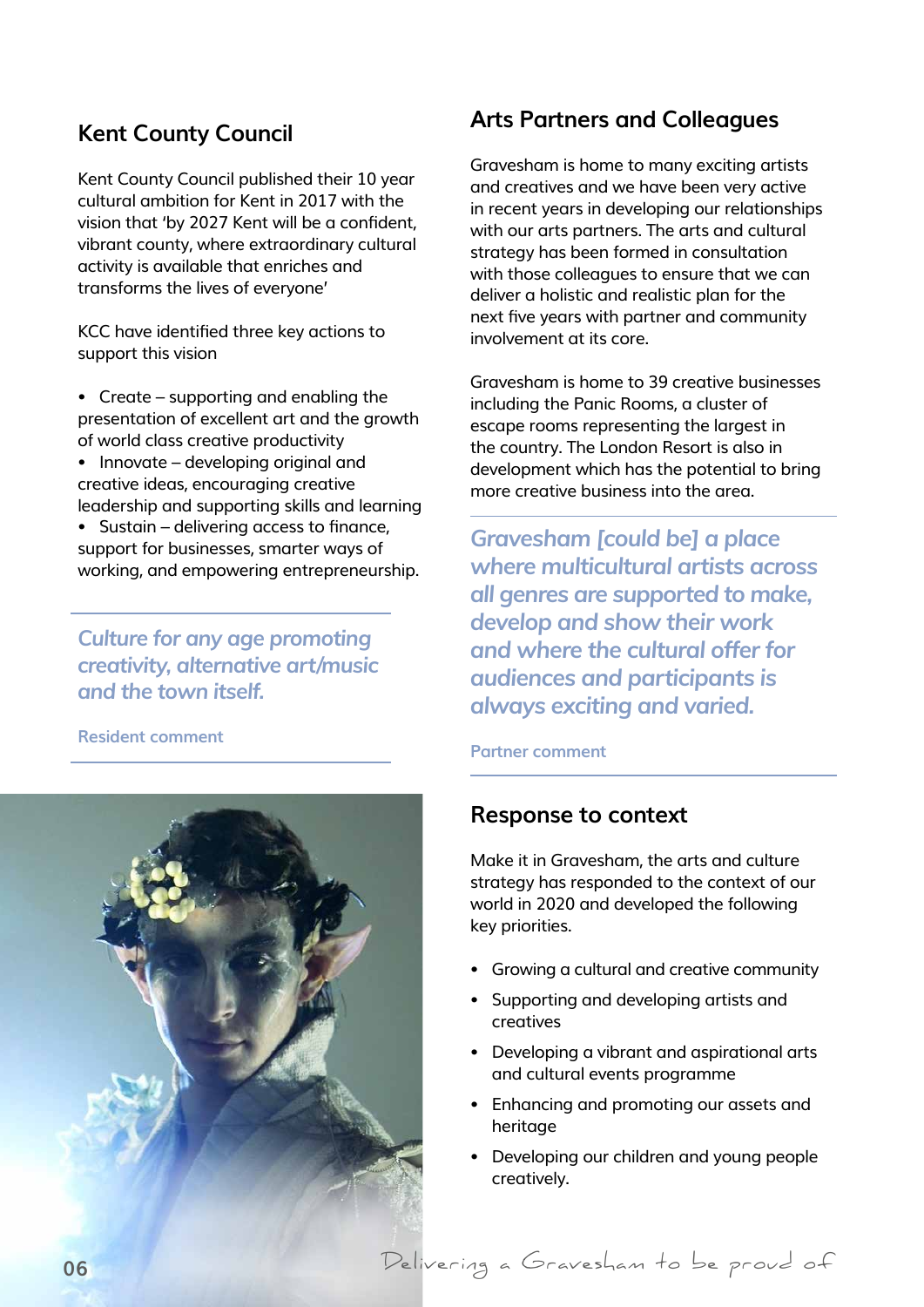## PRIORITIES

The council is committed to ensuring that the cultural offer of the borough reflects its diversity and vibrancy. This strategy is the first step towards achieving this and the priorities that have been identified are as a result of our engagement with our residents and our artists community.

Delivering on those priorities with a detailed plan and time frame throughout the life of this strategy will support the cultural assurances within the corporate plan.

### **Growing a cultural and creative community**

Gravesham is home to some incredible artists and arts organisations who, in turn are working with our communities to expand our offer, making it accessible, vibrant and interesting and helping everyone feel included. We will work with our regeneration partners to establish arts and culture in our built environment. We will embed our cultural vision in our policies and develop our community through in the following ways.

o Continually explore opportunities for arts and culture around the Borough

o Establishing overarching recognition of the value of arts and culture in the borough throughout council policy. Striving to reinforce the cultural agenda centrally as a vehicle for stronger place making and community cohesion.

o Develop a cluster of 'Make it' spaces for artists to make, exhibit and present work as well as develop their own artistic practice. The work on this has already begun with the St Georges and St Andrews arts centre.

o Establish a new theatre space for Gravesham that is fit for purpose and provides a cultural community hub for the borough whilst ensuring high quality accessible creative content. Part of the St Georges regeneration programme.

o Develop a cultural environment that is no longer solely confined by access to buildings and venues. Responding to the pandemic to ensure our plans are resilient and flexible.

o Establish an Artist in Residence Scheme – we will establish a scheme for artists to work in Gravesham with our community developing their practice and giving our residents and visitors high quality experiences and opportunities.

o Develop the skills and diversity of our cultural workforce and that of our partners

o Create a volunteer network to support cultural events and the heritage sector and to enhance knowledge and enthusiasm for our assets.

*To have a reputation as a destination for lovers of the arts, such that people will travel here for major events and be happy to visit knowing they will find something of interest on offer.* 

**Partner comment** 

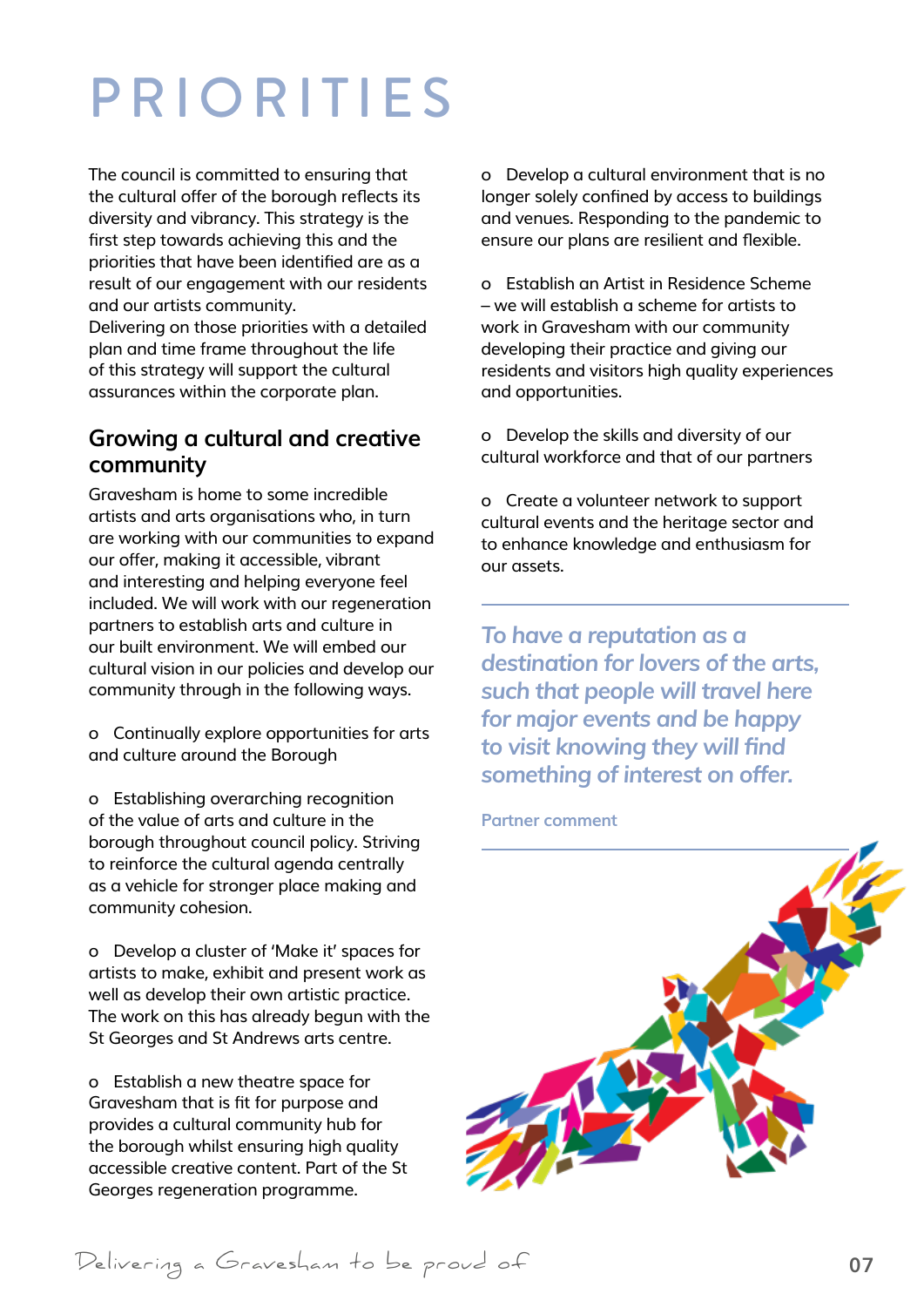## **Supporting and developing artists and creatives**

Gravesham is home to many exciting artists and creatives with many more planning to relocate to the area. We wish to make a home for artists where they are central to the place making and success of the borough.

o Establishing a grant funding programme for local artists and creatives that can make a real difference to the work that is produced. We will do this with meaningful grants for artists to make work in Gravesham that has relevance to our community.

o Supporting local artists through grants and resources to work in partnership with GBC culture to leverage in funding from other sources to support work developed in and for Gravesham. This strand of work will be to exploit the opportunities that are on offer to ensure that we are driving our cultural agenda and bringing significant additional value to the community.

o Working with our creative businesses and partners to help freelance practitioners grow their practice and take SME's to the next level supporting sustainability.

o Create a directory of assets, artists and creatives to establish joined up thinking within the sector, greater inclusivity for all groups and better understanding of the offer in the community. We will build on the Gravesham Arts Salon model to encourage our artists and creatives to work in partnership both within the borough and over the borders to bring great experiences to our community.

o Ensuring that the live experience remains central to the programme of events at our venues whilst learning from and embracing digital platforms and 'comet' thinking. This sector has been stricken exponentially with the pandemic and we are committing to identifying new ways to deliver the live experience.

*Attendance by diverse vibrant communities, fun events for families/ young children, promoting trust and creativity* 

**Resident comment** 

## **Establishing a vibrant and aspirational arts and cultural events programme.**

Building on the work that has been established over a number of years we have the opportunity to create a festival town. With the pandemic making outdoor activity the most secure option for audiences we will develop that into annual festivals of events.

o Building on existing programmes to establish an annual festival of arts and culture in the summer months

o Accessing other funding streams to build in resilience and sustainability of our offer.

o Ensuring that the diversity that defines the borough is reflected in all our activities

o Encouraging and supporting the enthusiasm for accessing culture across new platforms to develop live/as live festivals

o Creating a culture card that offers residents access to cultural events and activities and embeds knowledge of the sector.

o Ensuring all events are working towards and low carbon borough

*Build on the strong legacy of community events and support creativity and cultural cohesion within the borough.* 

**Resident comment** 

Delivering a Gravesham to be proud of **08**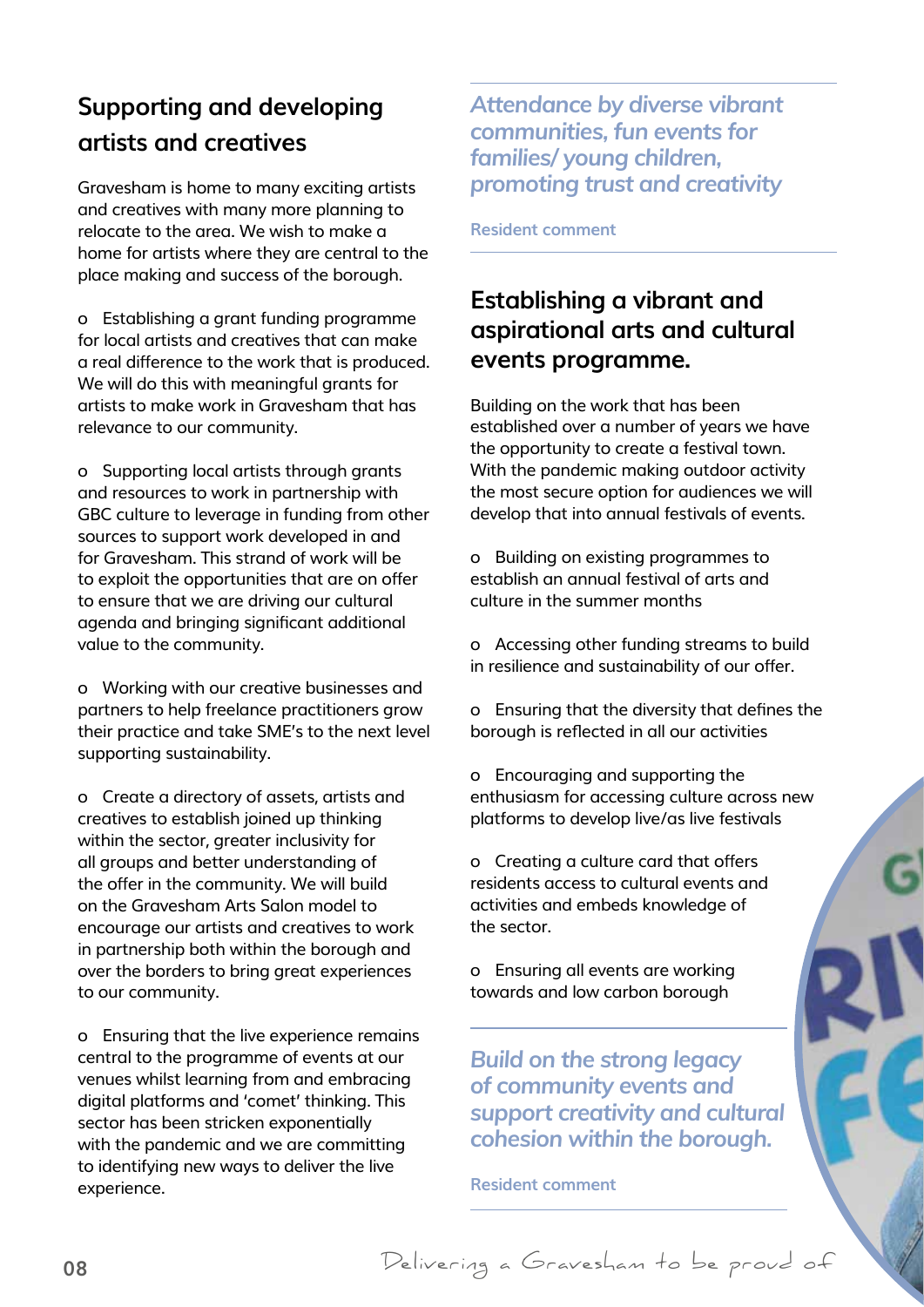## **Enhancing and promoting our assets and heritage**

o Embed creative delivery and learning opportunities into our open spaces, built heritage locations and River. Creating new ways of interpreting our unique heritage

o Developing an annual series of events that showcase our unique heritage in an innovative way, becoming part of our annual festival programme.

o Enabling our built heritage locations to enhance the visitor experience by developing exciting and engaging displays, exhibitions and interpretation

*Thriving. Lots of history but forward looking too. Genuine preservation and celebration of our architecture and heritage.* 

**Residents comment** 



## **Developing our children and young people creatively**

o Working with youth groups to ensure that our young people are given the chance to work effectively within the creative sector.

o Developing specific funding stream of grants for young people which can be used to leverage in funding from external organisations.

o Working with schools and young people to develop artists in all genres for the future; encouraging new working practices and including digital platforms

o Working with artists and creatives in the borough to develop an educational/learning offer within the cultural delivery programme.

o Working with schools to enable all young people to experience live/as live performance through our programmes and workshops

*I would love to think there would clearly be on offer thriving examples of arts, theatre, film, learning the above, using our outside and inside spaces for all ages, possibly including work with local schools and other education establishments. For all ages and cultures in Gravesham to offer and share combined entertainment. We have so much we could learn from each other. I look forward to it.* 

**Resident comment**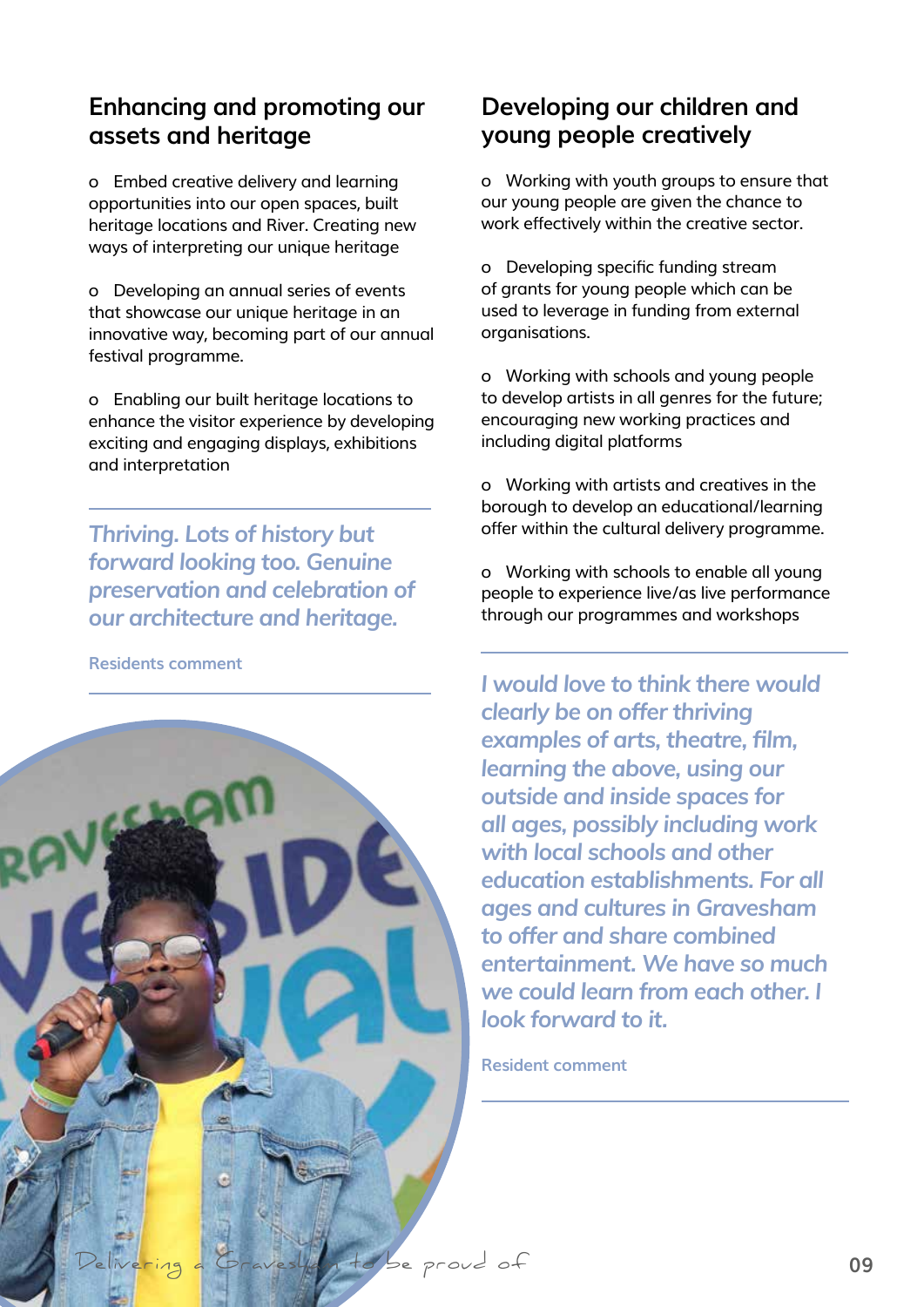## DELIVERY

To ensure that this strategy remains relevant and focused it will be reviewed regularly, action plans will be drawn up annually and the reporting of results will be part of the council's annual review.

Responsibility for developing the action plans and monitoring delivery will be led by the Cultural Manager with support from the Service Manager, Customer & Theatre Services. Regular reporting of progress will be made to the Council's Management Team and to the Cabinet Member for Community and Leisure.

*Cultural and creative hub of North West Kent.* 

*A broad river based calendar of events throughout the year making Gravesham one of the top places to visit from London and the South East.* 

*Vibrant leader with events that are known & attended from across the County & surrounding Counties* 

**Resident comment** 

*To have a reputation as a destination for lovers of the arts, such that people will travel here for major events and be happy to visit knowing they will find something of interest on offer.* 

**Partner comment** 





Thames



Kinetika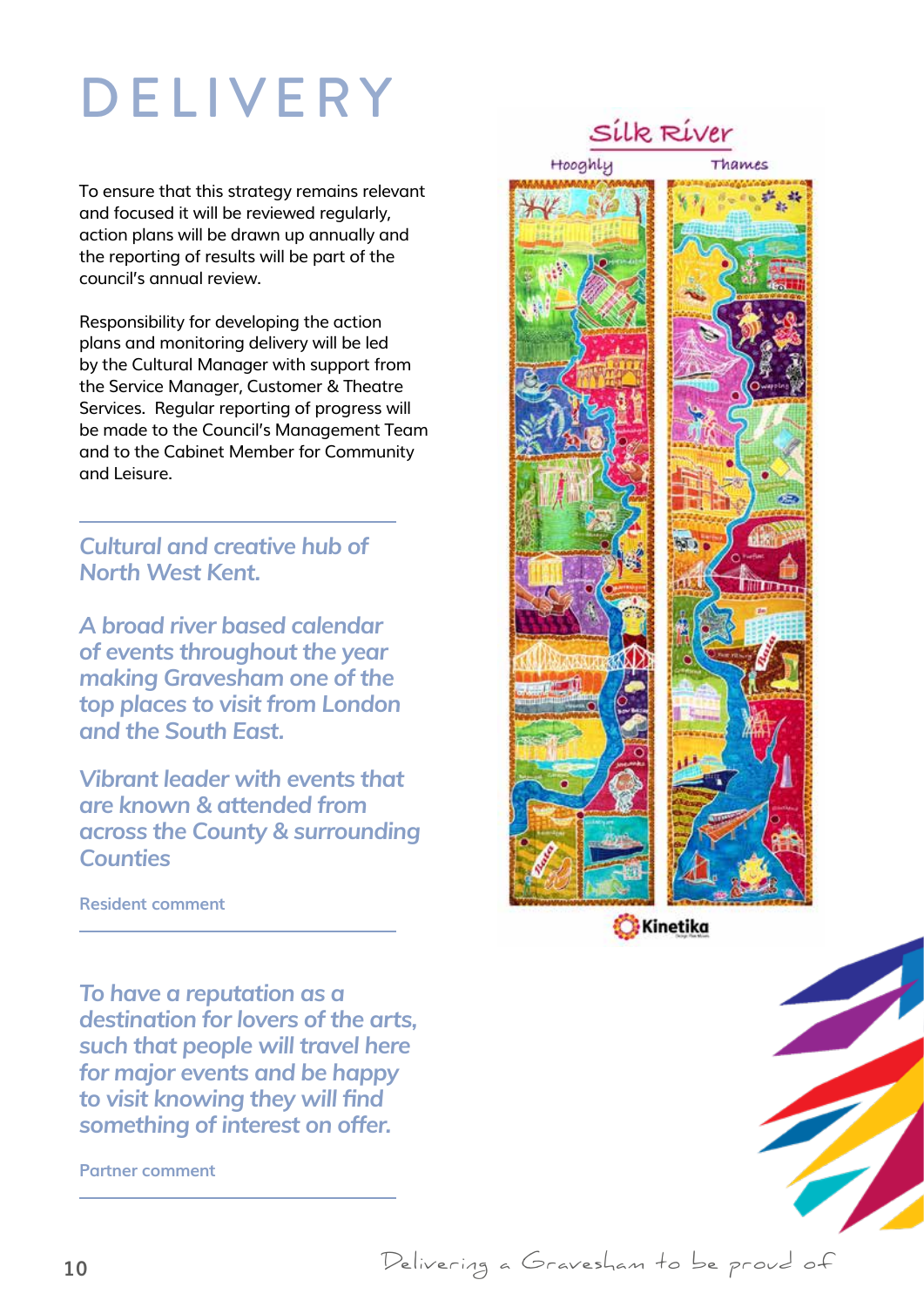

Delivering a Gravesham to be proud of **11**